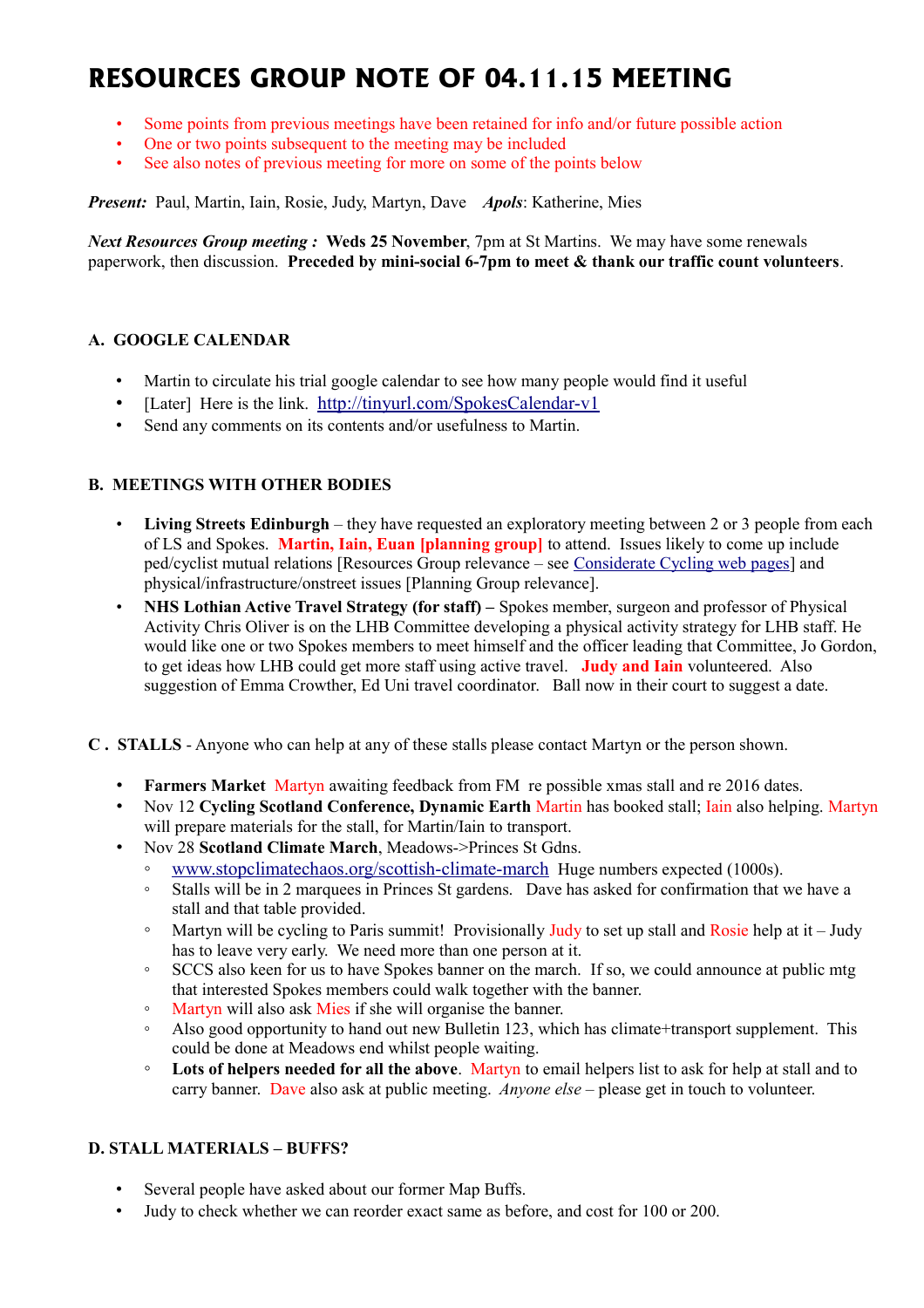## **E. LEAFLETING AT EVENTS WITH LATEST SPOKES BULLETIN**

- Nov 5 Sestran conference Martin
- Nov 5 Julian Sayerer talk Judy
- Nov 5 Bicycle film Rosie
- Nov 7 CTC conference Martin
- PS Dave had a couple of hours to spare in Ed one dry day last week and leafleted 250 bikes(!) Haymarket, Geo St, Rose St, Lothian Rd

### **F. TRAFFIC COUNT**

- Nov 10, Barbara organising.
- Small social in office for count volunteers to meet Resources Gp people 2-3 weeks after count on Weds  $25<sup>th</sup>$ , 6-7pm prior to Resources. Judy organising.

### **G. SPOKES MAPS**

- New Glasgow edition delayed since late 2014. Likely to be on tearproof paper, but at increased cost. Electronic version already downloadable for smartphones.
- New Edinburgh edition now expected early Spring 2016 hope March. Will be on new base map (XYZ) to allow electronic version as well as paper. Ian pushing XYZ for completion.
- Due to Edinburgh map delay and shops running out, Ian has ordered 1000 more of existing 2010 map.
- Lothians map sales we now have local members stocking local shops in Midlothian (David W-W) and Livingston (Eric Ingram).

### **H. ONLINE JOINING AND RENEWAL**

• **Clair**, computing adviser at Ed Uni, working on this. Dave & Christine to meet Clair soon.

### **I. SPOKES STATUS**

• AGM agreed set up working group of Paul, Ian, Sandy, Dave [with power to coopt others] to progress Spokes becoming a SCIO [http://www.scvo.org.uk/setting-up-a-charity/decide-on-a-structure/scottish](http://www.scvo.org.uk/setting-up-a-charity/decide-on-a-structure/scottish-charitable-incorporated-organisation/)[charitable-incorporated-organisation/](http://www.scvo.org.uk/setting-up-a-charity/decide-on-a-structure/scottish-charitable-incorporated-organisation/) **Dave** to organise meeting – possibly Weds 4 November lunchtime [only Weds possibly for Paul at present].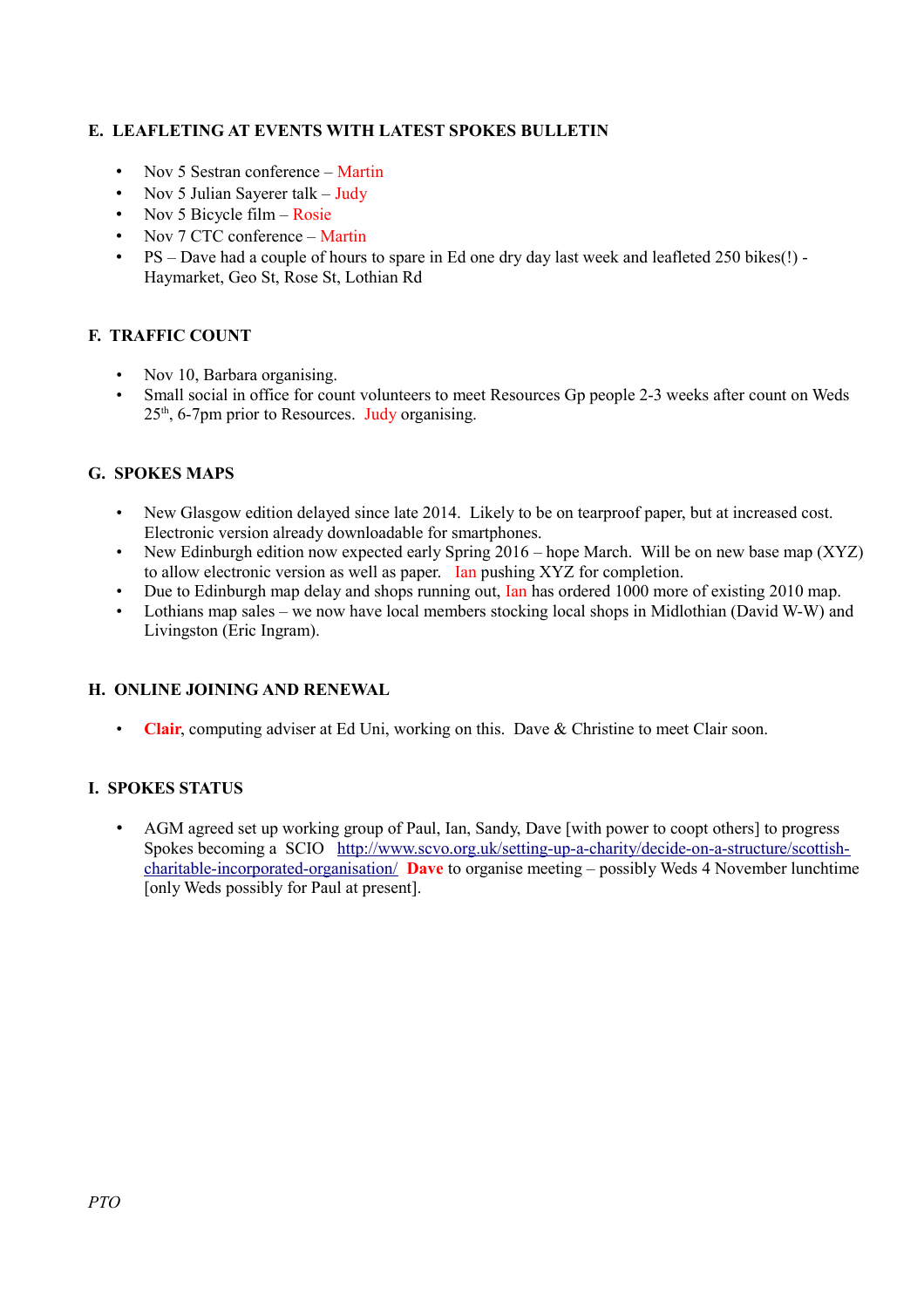## **J. MOTORIST AWARENESS CAMPAIGN – DRIVERS' CYCLE AWARENESS VIDEO**

- Bryce has set up a Spokes site on YouTube and loaded this and other spokes-related videos onto it. The link is [https://www.youtube.com/channel/UCMXOa8J6lSRh7aYiZ1vN4Wg.](https://www.youtube.com/channel/UCMXOa8J6lSRh7aYiZ1vN4Wg) It is easy for us to log in and edit the wording on the site.
- Dave has set up a videos page on our website, with links to Bryce's videos click the *videos* tab or go straight to *[www.spokes.org.uk/videos](http://www.spokes.org.uk/videos)*.
- David Gardiner of Laidback Bikes/ Vantage Creative produced A4-folded leaflet. Once finalised it will go in a spokes mailout [Feb 2016?] to all orgs and members [approx 3000] + on stalls. Also (then or later) to other relevant orgs on list from last year, e.g. driving schools. So total order 4000/5000.
- **Edinburgh and West Lothian sixth form pre-driver sessions** August 25-27 (WL) and Sept 28-Oct 1 (Edinburgh). Both events attended, with draft video and leaflet (printed B/W by Dave). 2000 students saw it at WL, a few 100 at Edinburgh. Our volunteers were – Martin, Martyn, Brian Curtis, Donald Urquhart.
	- Format at WL v successful, less so at Edinburgh where video not shown to the whole group. Martin contacting Brian to feed back to Edinburgh Council with suggestions for next year.
- Mies informing Fyfe's of use of video so far.
- Report of use will be in Spokes Bulletin 123 Dave.
- Once Mies back from Australia, we will meet to combine feedback from the above ( $\&$  any from Fyfe's) and finalise video & leaflet, then decide on printing, distribution and publicity.
- We discovered the website <https://www.driving-instructor.tv/>thanks to this article... [http://www.theguardian.com/environment/bike-blog/2014/nov/11/the-film-teaching-driving-instructors-to](http://www.theguardian.com/environment/bike-blog/2014/nov/11/the-film-teaching-driving-instructors-to-understand-cyclists)[understand-cyclists.](http://www.theguardian.com/environment/bike-blog/2014/nov/11/the-film-teaching-driving-instructors-to-understand-cyclists) Could try to get links to our materials on that site.

#### **K. SPOKES PUBLIC MEETINGS**

- **Autumn meeting** 17 Nov -*Topic:* '*Climate, Transport and Cycling*' to tie in with Paris summit in early December and worldwide marches/demonstrations, including Edinburgh 28 Nov and London 29 Nov.
	- **Alison Johnstone MSP** *Climate, Transport & Cycling: how parliament and government are responding to the challenge*
	- **Dave Gorman**, Director of Social Responsibility and Sustainability *Climate, Transport and Cycling – how the University is responding to the challenge*
	- T**om Ballantine**, Stop Climate Chaos Scotland *Paris Summit and how Scotland is responding* **Kirsty Lewin**, Sustrans UK trustee – *chairing OA session*.
	- **Martin** dealing with premises, equipment, chairs and other practical details.
	- Ed Sust dept providing catering & premises (no charge to us)
	- Stall Martyn to organise
	- $\degree$  Membership table Judy or Rosie Judy to look for envelope of materials in office
	- Videoing Bryce suggested videoing the speakers [not the QA, in case this inhibits discussion]. Martin will ask the speakers if they are ok with that.
	- Request from [walkcyclevote.scot](http://walkcyclevote.scot/) to sell T-shirts before/after meeting agreed
	- Possible SCCS stall advertising the Climate March 28 Nov.
- **Spring 2016 meeting Hustings mtg for the May Holyrood elections** 
	- Need to fix soon, to get good speakers and for [walkcyclevote.sco](http://walkcyclevote.scot/) diary
	- Preferred week beginning March 22; else w/b March 29 or 15; any day Mon-Thurs
	- Expected audience 100-120
	- Martin inviting speakers and seeking premises. Invites sent to preferred speakers 2 weeks ago SNP Jim Eadie; Green Alison Johnstone; Labour Sarah Boyack OR Lesley Hinds. LibDem & Con – ask party HQs for a suitable person who is standing for Holyrood in Edinburgh or Lothians.
	- Sarah Boyack accepted; Martin to phone Alison Johnstone office to try and finalise date soon, as these are both Spokes members. Then that date will be offered to SNP (hopefully Jim Eadie), LibDem and Con, if they have not yet replied.